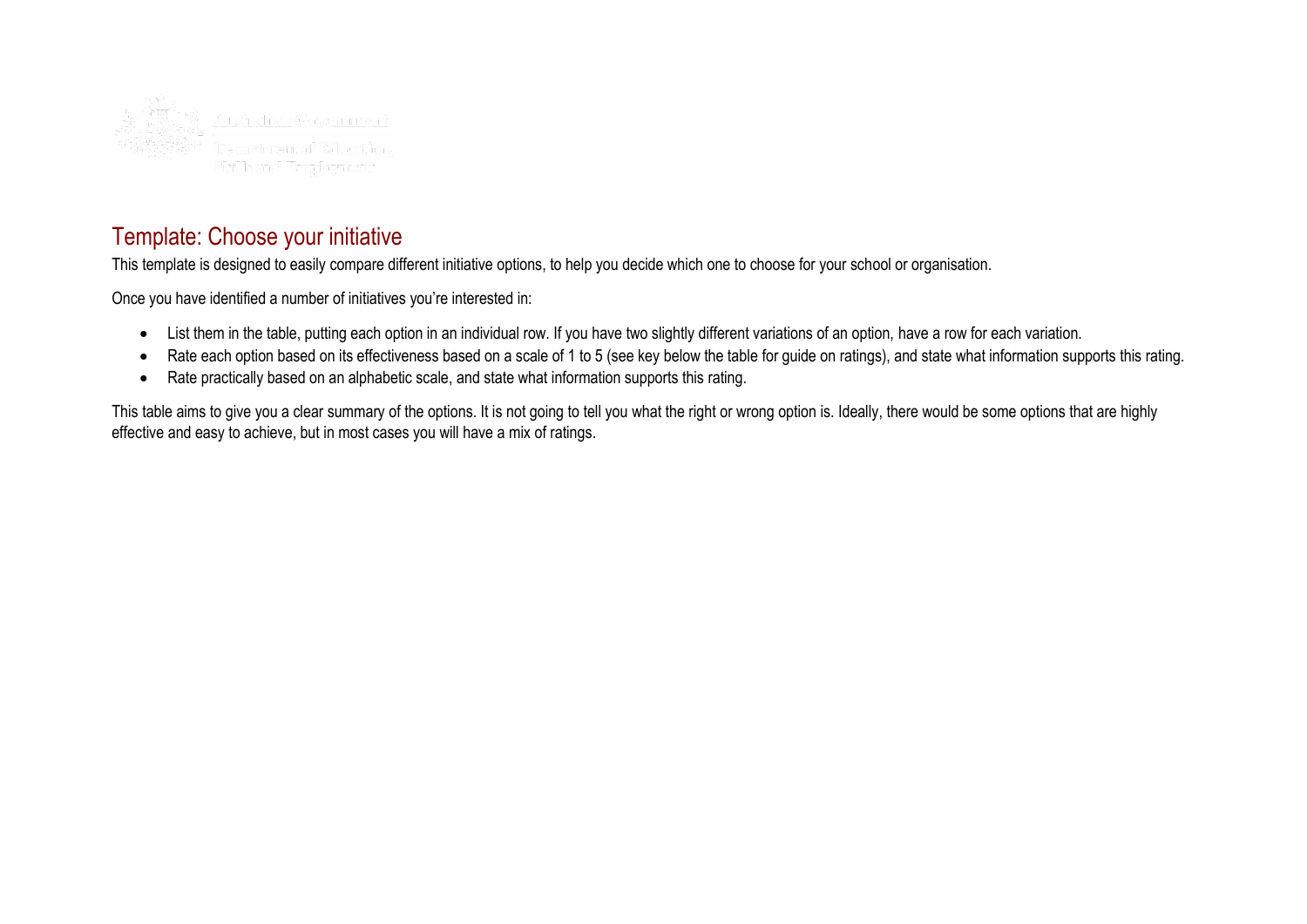## Initiative comparison table

| No:            | Option | Effectiveness<br>Rating<br>$(1-5)$ | What supports this effectiveness<br>rating? | Practicality<br>Rating<br>$(A-C)$ | What supports this practicality rating? |
|----------------|--------|------------------------------------|---------------------------------------------|-----------------------------------|-----------------------------------------|
|                |        |                                    |                                             |                                   |                                         |
| $\overline{2}$ |        |                                    |                                             |                                   |                                         |
| 3              |        |                                    |                                             |                                   |                                         |
| 4              |        |                                    |                                             |                                   |                                         |

## Key

#### **Option**

Sentence description of the option

#### **Ratings**

**Effectiveness Rating**: How well would the option achieve your identified objective for your target audience (the students you want to target)? **Practicality Rating**: How easy would it be to design and implement the option?

- **1.** I am 20% confident this option will achieve the objective for my target audience
- **2.** I am 40% confident this option will achieve the objective for my target audience
- **3.** I am 60% confident this option will achieve the objective for my target audience
- **4.** I am 80% confident this option will achieve the objective for my target audience
- **5.** I am 100% confident this option will achieve the objective for my target audience